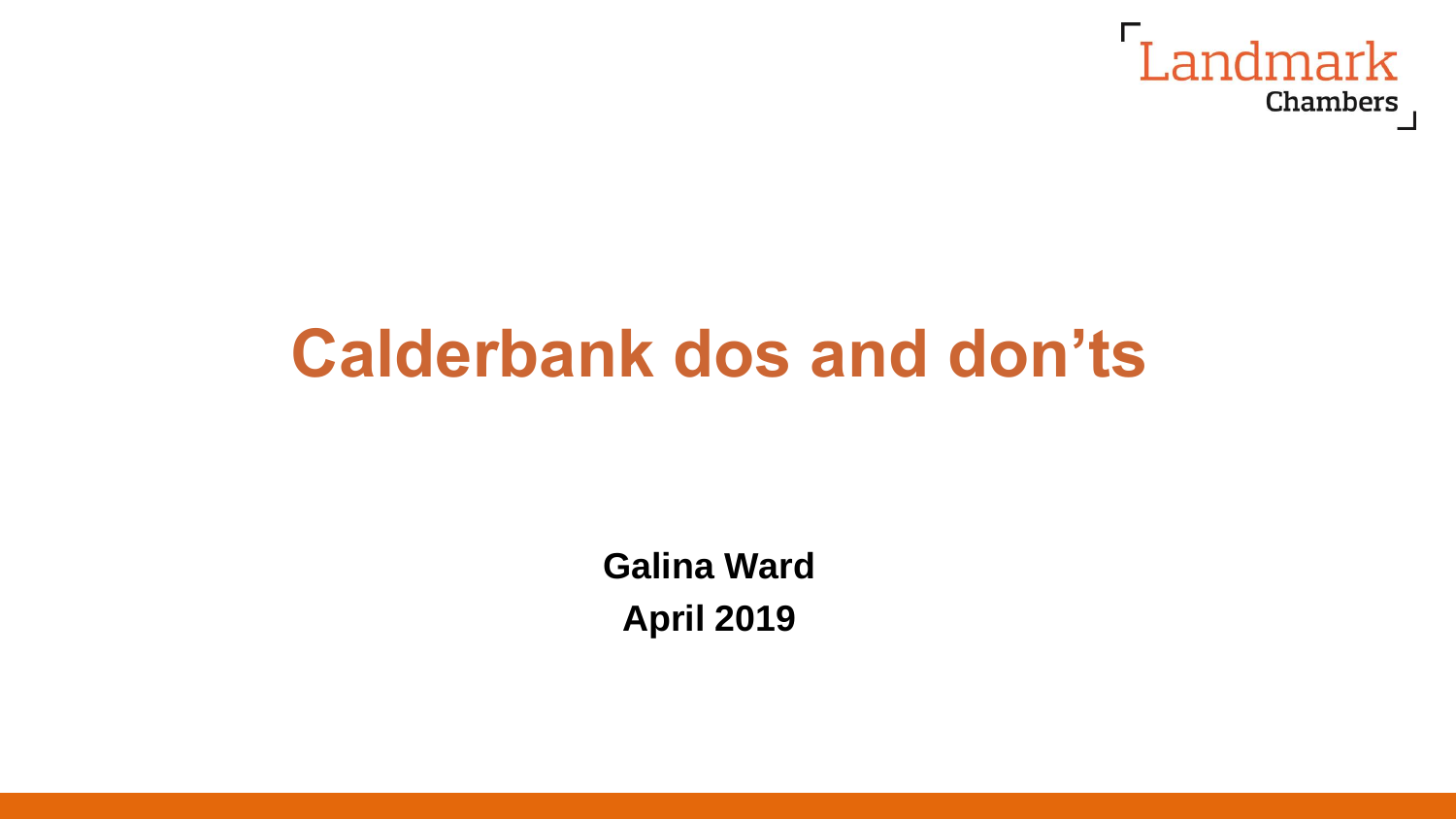# **Calderbank v Calderbank [1976] Fam 93**

- Divorce proceedings
- Wife ordered to pay husband lump sum of £10,000
- On 14 August 1974 had offered to transfer to him a property worth £12,000

Chambers

- Not able to rely on earlier "without prejudice" offer or use then existing procedure to make payment into court
- First instance judge made no order as to costs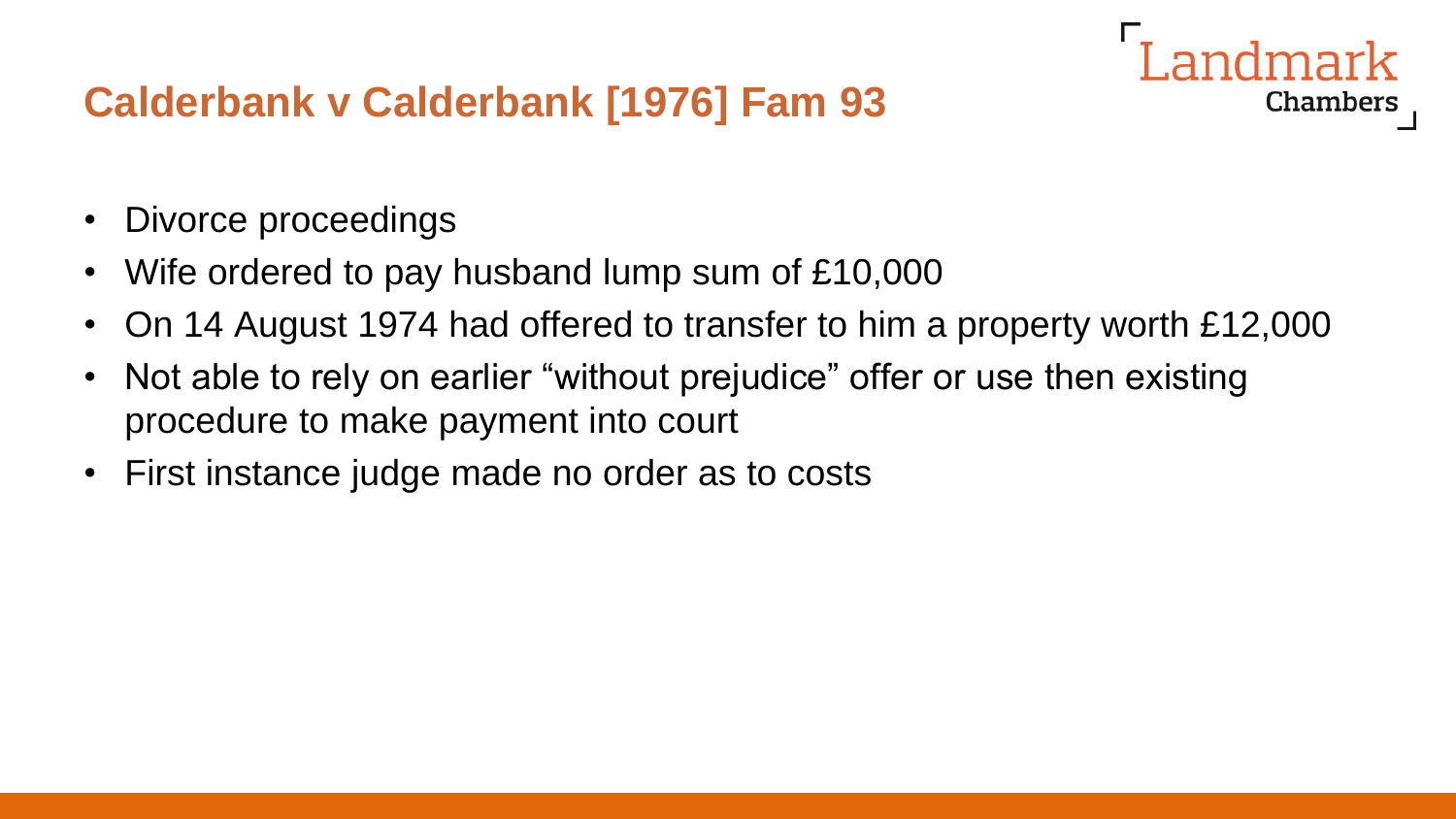

I have reached the conclusion that that was an offer which in the circumstances of this case the husband ought to have accepted and that, as he persisted in these proceedings and recovered a lump sum of a smaller amount than the value of that house, the right order would be that he should have the costs up to August 14 and thereafter the wife should have her costs of the proceedings in the court below.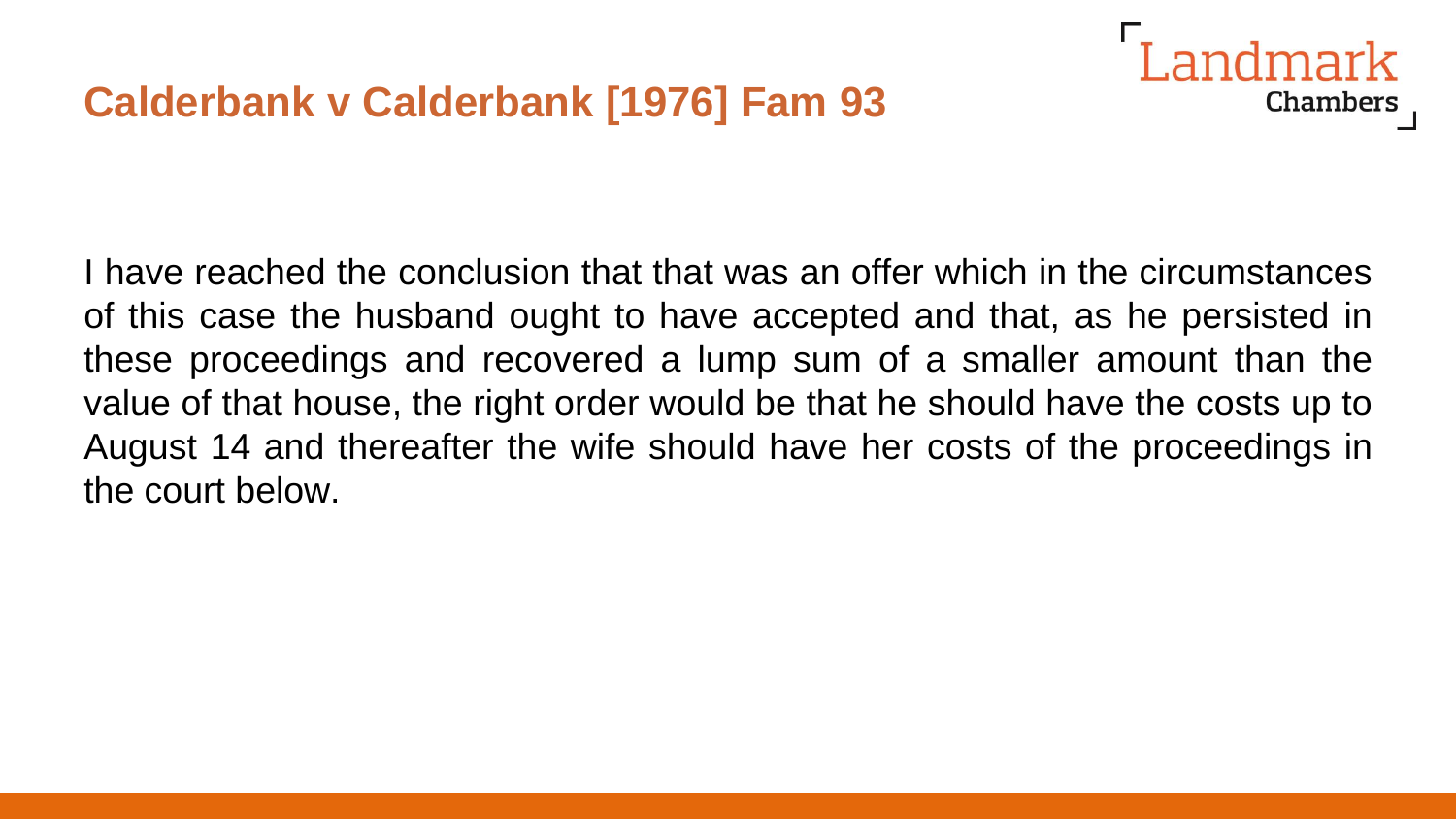## **Calderbank based on Lands Tribunal procedure**

There are various other types of proceedings known to the court where protection has been able to be afforded to a party who wants to make a compromise of this kind and where payment in is not an appropriate method. One is in proceedings before the Lands Tribunal where the amount of compensation is in issue and where the method that is adopted is that of a sealed offer which is not made without prejudice but which remains sealed from the tribunal until the decision on the substantive issue has been made and the offer is then opened when the discussion as to costs takes place.

Landmark

**Chambers**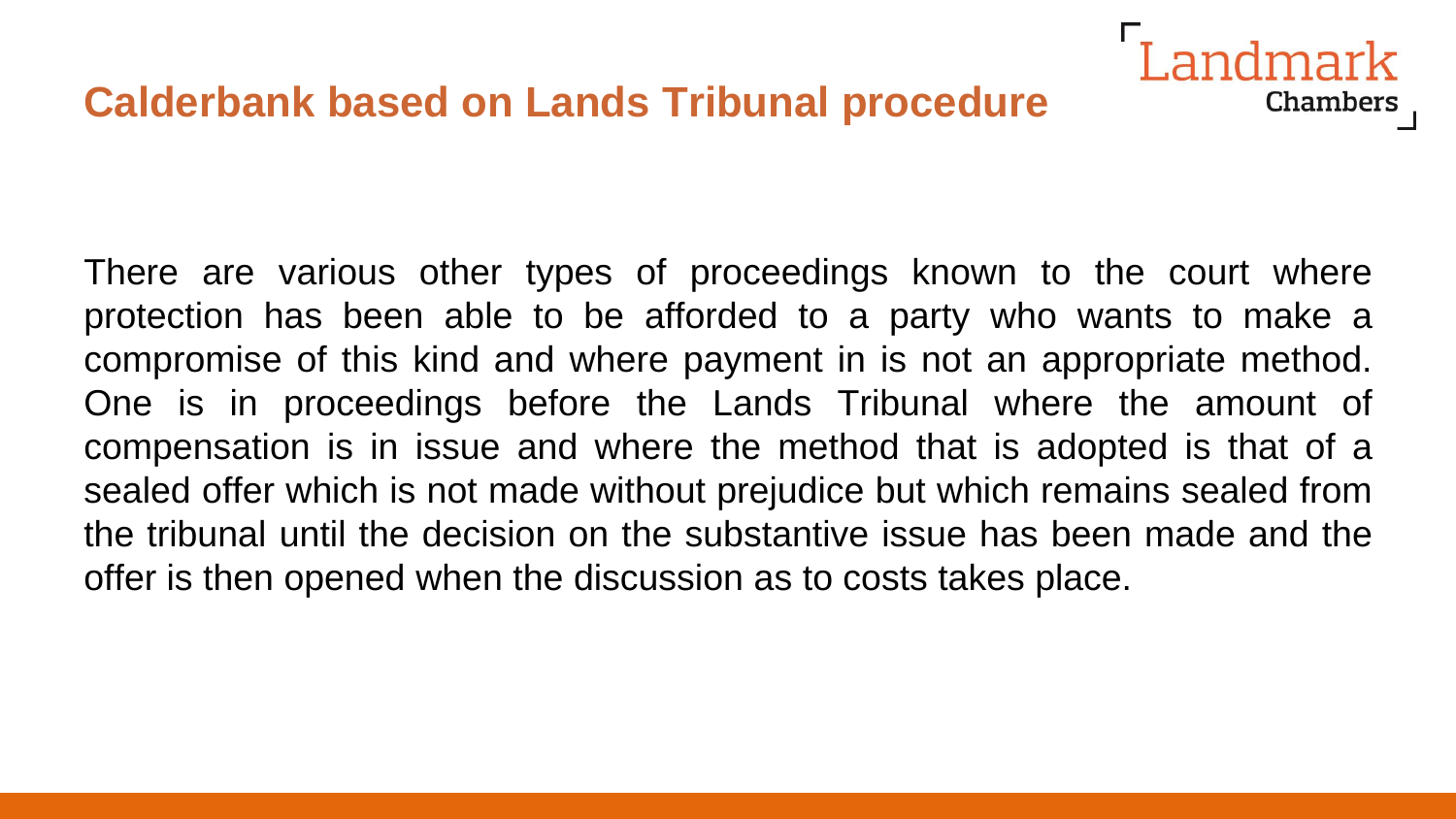

#### **12.1. Power to award costs**

1) Under section 29 of the Tribunals, Courts and Enforcement Act 2007 the Upper Tribunal has power to order that the costs of any proceedings incurred by one party shall be paid by any other party…

### **12.2. Exercise of discretion in awarding costs**

…Subject to what is said below the discretion will usually be exercised in accordance with the principles applied in the High Court and county courts.

#### **12.3. The general rule for costs**

1) The general rule is that the successful party ought to receive their costs.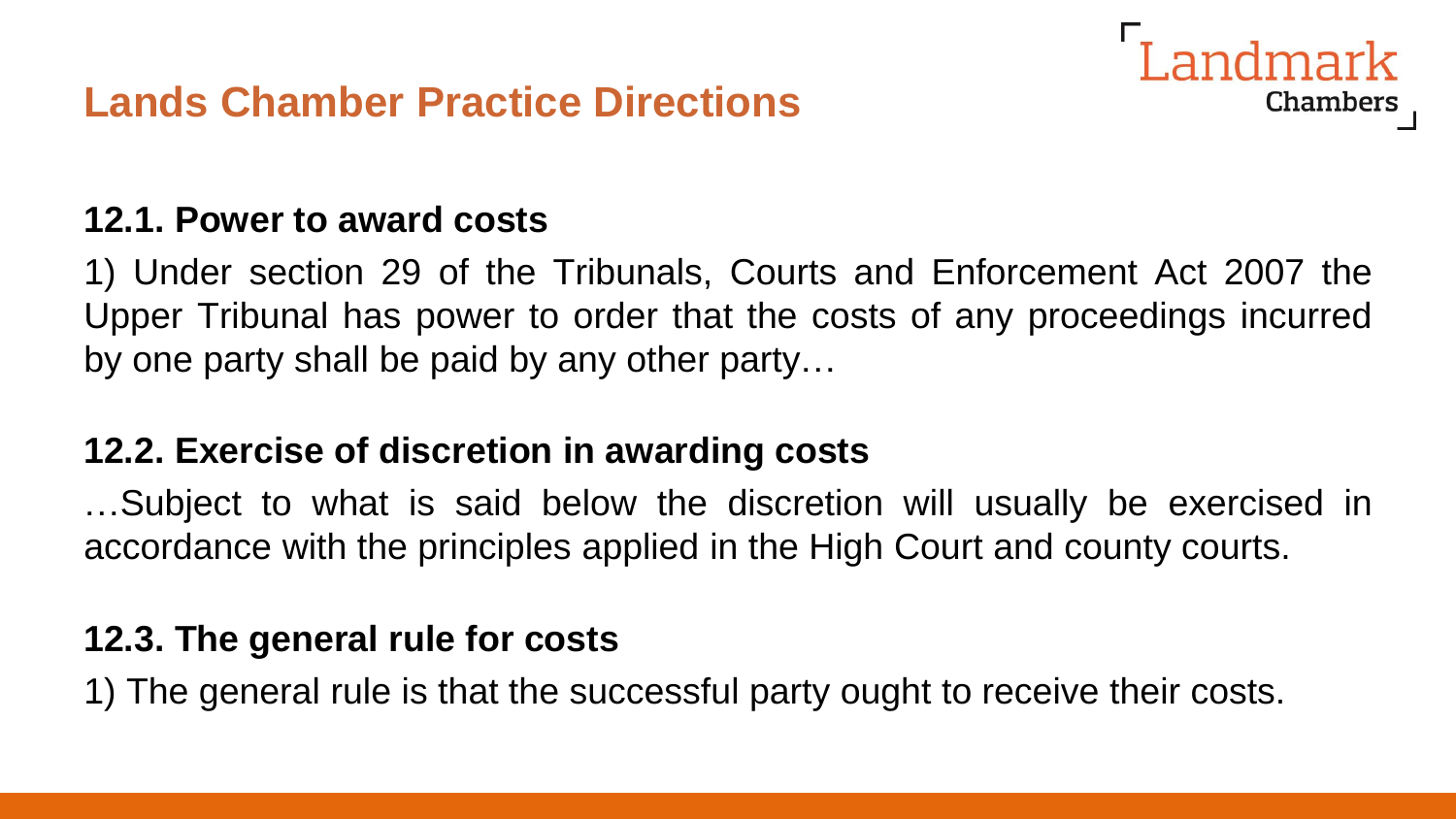# **Who is the successful party?**



- In general, ratepayer who secures a reduction in RV.
- Tribunal will also have regard to all the circumstances, including the conduct of the parties; whether a party has succeeded on part of their case, even if they have not been wholly successful; and admissible offers to settle (PD 12.3).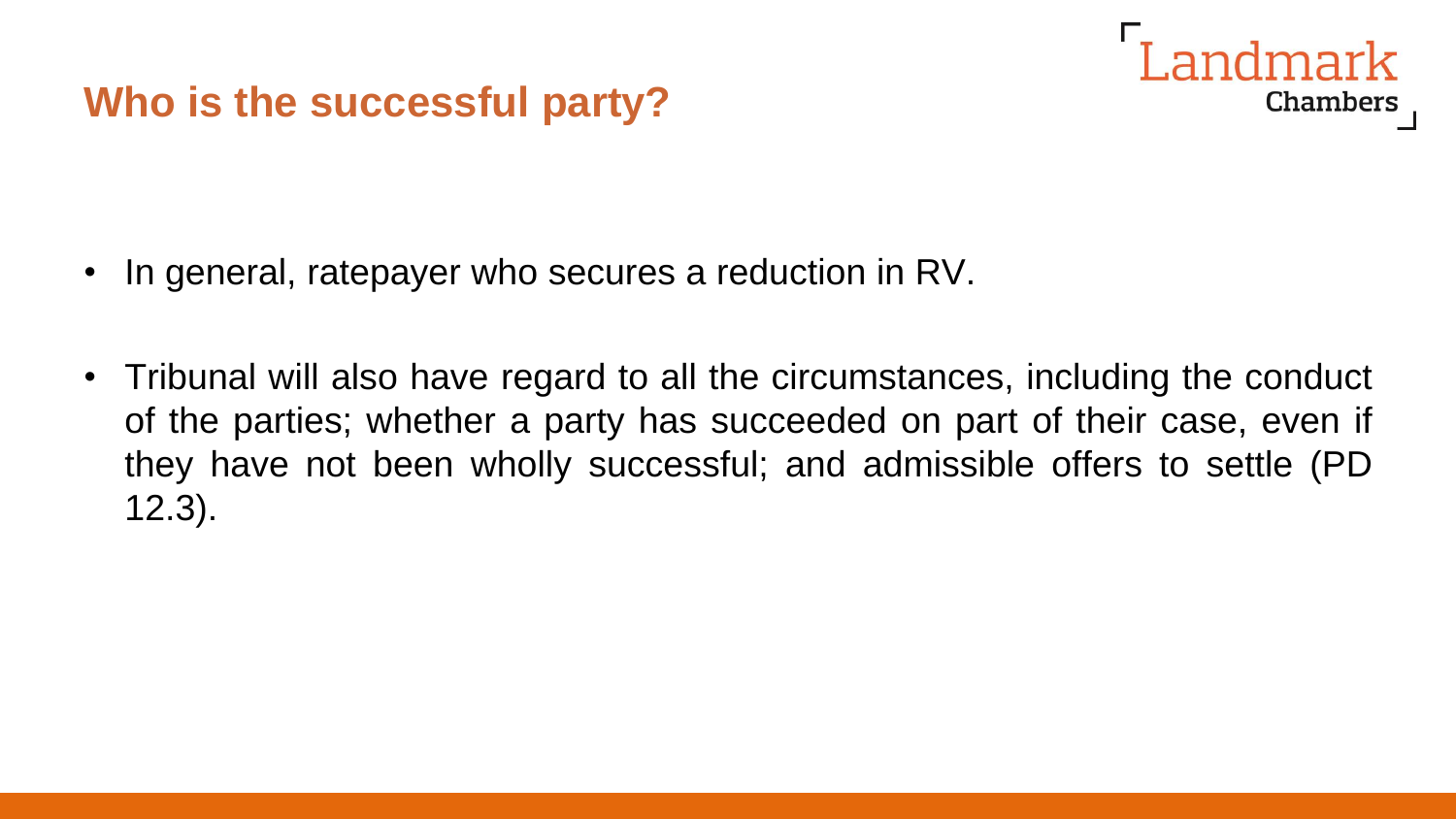## **Lands Chamber Practice Directions**



#### **12.7. Offers to settle**

1) In any proceedings before the Tribunal any party may make an offer to any other party to settle all or part of the proceedings or a particular issue on terms specified in the offer. Neither the offer nor the fact that it has been made may be referred to at the hearing if it is marked with 'without prejudice save as to costs' or similar wording, or if it is said to be a 'Calderbank' offer.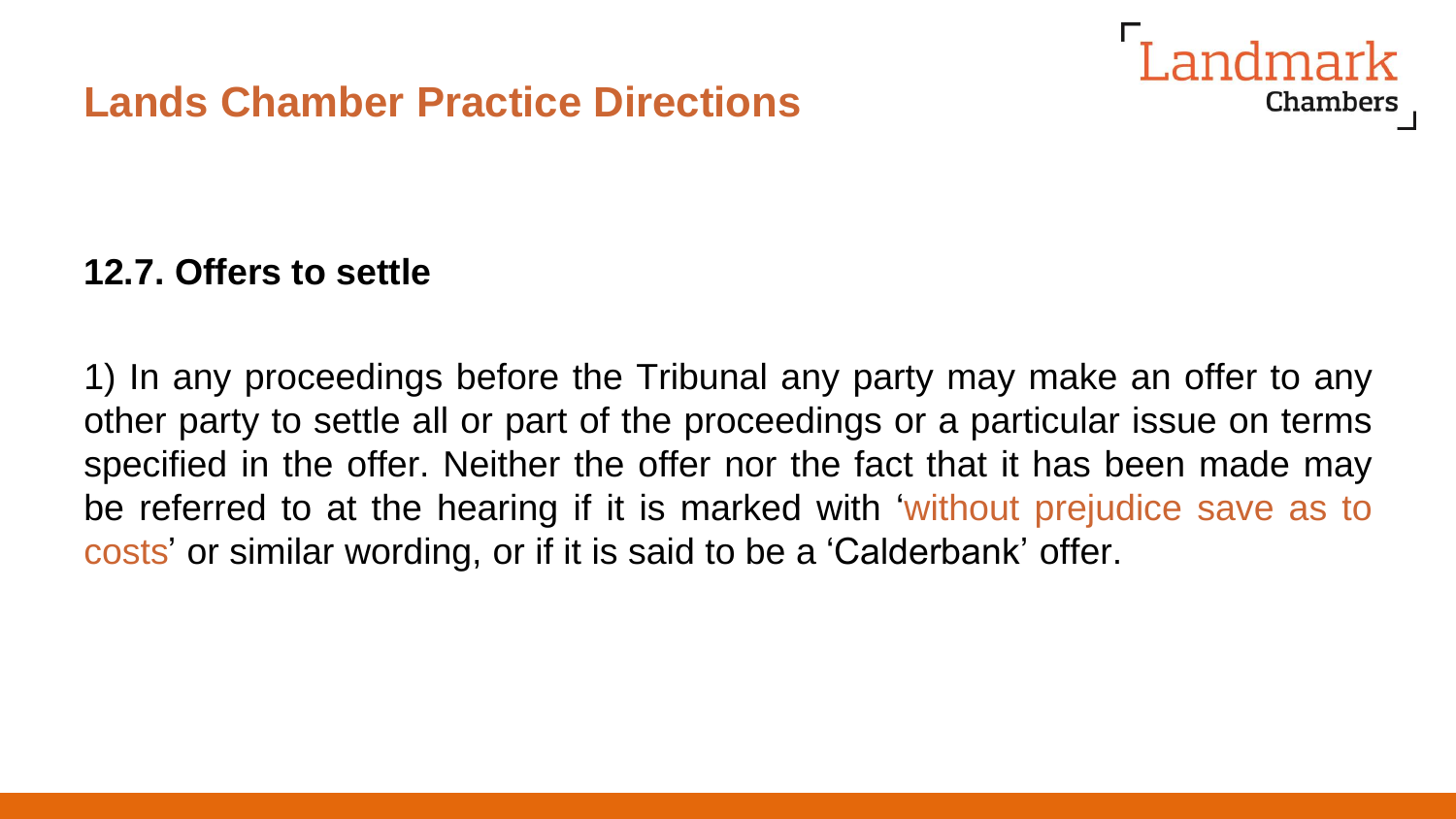2) Offers to settle part of proceedings or a particular issue must clearly identify which part of the proceedings or the issue that it relates to. Offers should also state whether or not the offer is open for acceptance indefinitely or for a specified period of time. An offer should state whether or not it includes interest (if it has been claimed), at what rate and for what period it covers. It should also state whether or not it includes agreement to pay the other party's costs and either the amount or the basis of those costs.

andmark

**Chambers**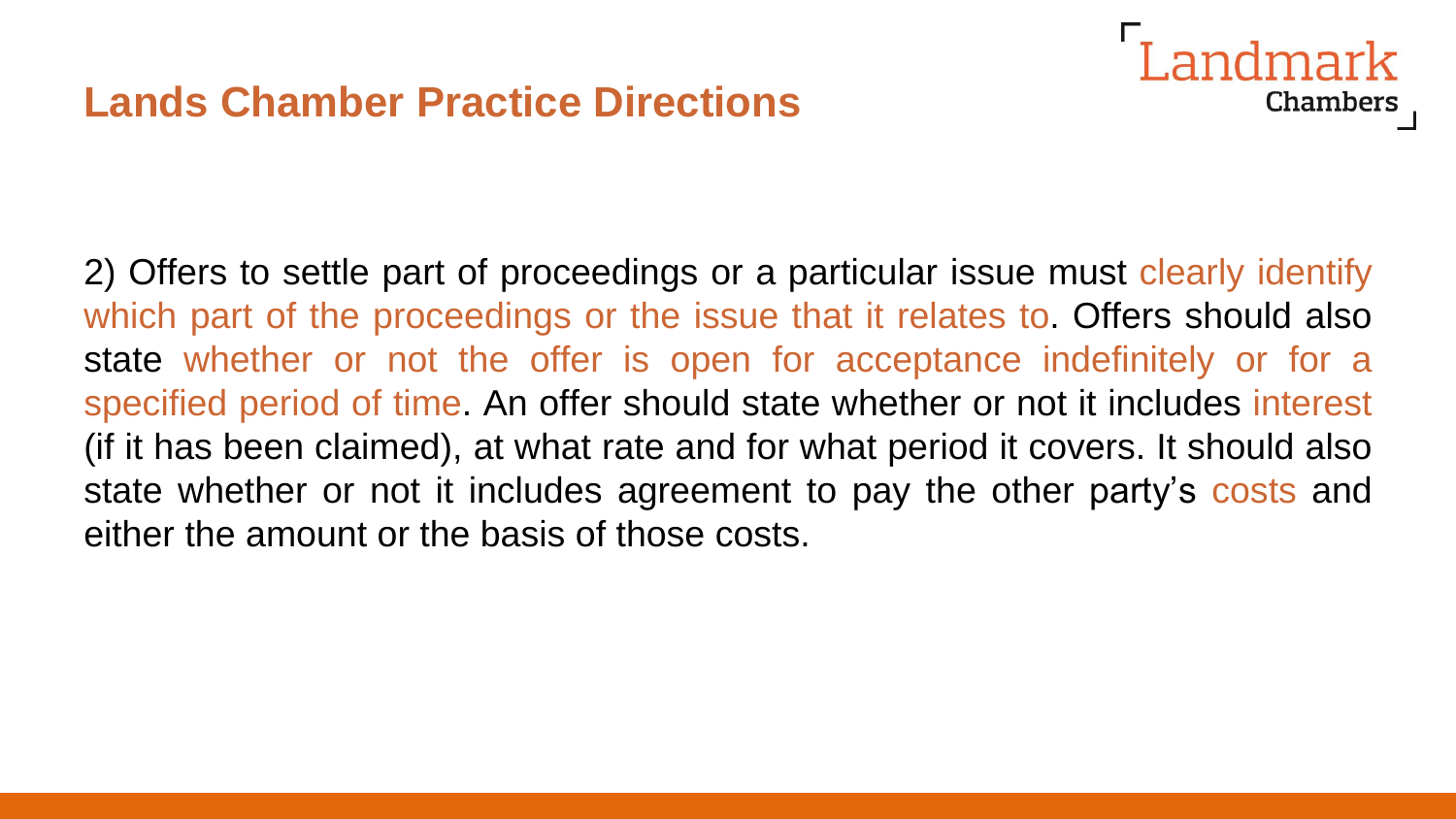## **Lands Chamber Practice Directions**



3) The party making an offer to settle must send a copy of it to the Tribunal within a sealed envelope enclosed with a cover letter. The Judge or Member hearing the case will not see the offer (it will remain in its sealed envelope separate from the Tribunal's case file) or be informed of its existence until after the proceedings have been determined. If requested by a party to do so, the Judge or Member may then consider the offer, when considering the question of the costs of the proceedings.